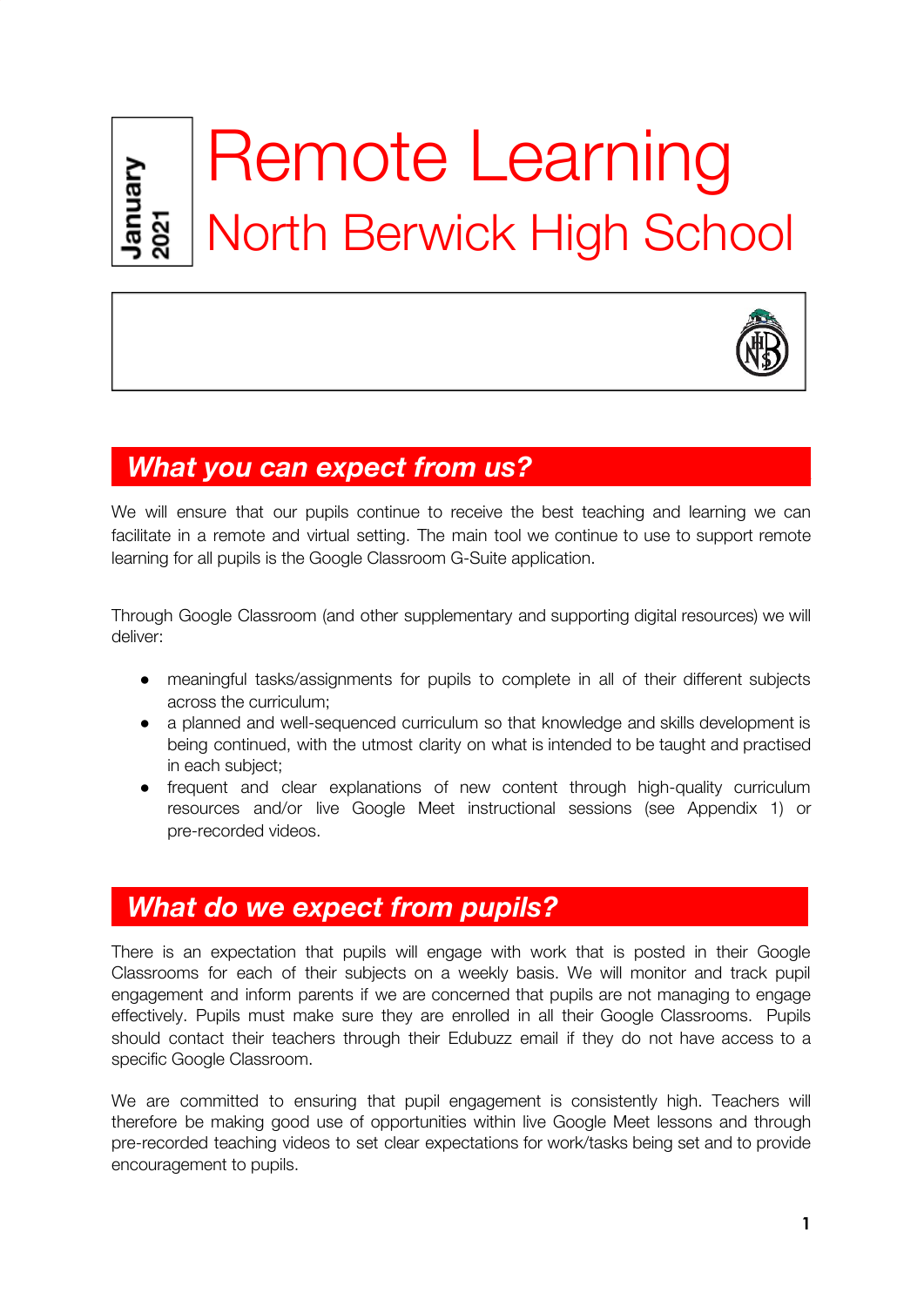We are, of course, fully aware that there are specific pupils who usually rely on a level of support in class that is difficult to replicate in the remote learning environment. Nevertheless, teachers will, wherever possible, provide support and tailored instruction/tasks for these pupils.

# *Gauging pupil progress\_\_\_\_\_\_\_\_\_\_\_\_\_\_\_\_\_ \_\_\_\_\_\_\_\_*

It is crucial that we continue to assess and monitor pupils' progress. In the remote learning environment this will often be in the form of 'whole class' feedback, which highlights common issues and areas to improve. There will also be personalised feedback on specific pieces of work that have been submitted by pupils; teachers will make it very clear to pupils which pieces of submitted work will receive this individualised feedback.

# *How many hours of remote learning activity?\_\_ \_\_*

While we appreciate that everyone's circumstances are different, we hope that these guidelines are helpful in supporting pupils to plan their week.

# *S1 and S2*

Where possible, S1 and S2 pupils should aim to complete 3-4 hours of learning-related activities each day. Here is an example of how a timetable might look:

| $S1-S2$                                                                                                                        | Monday                                                      | <b>Tuesday</b>                                                                                                                                                                                                   | Wednesday                                                  | <b>Thursday</b>     | <b>Friday</b>                         |                                                            |
|--------------------------------------------------------------------------------------------------------------------------------|-------------------------------------------------------------|------------------------------------------------------------------------------------------------------------------------------------------------------------------------------------------------------------------|------------------------------------------------------------|---------------------|---------------------------------------|------------------------------------------------------------|
| 0830-0930                                                                                                                      | Checking Google<br>Classrooms for work<br>that has been set | Try and start your day with an activity that positively prepares you for some school<br>work. This could be 30 minutes of exercise or some mindfulness/meditation*.<br>Remember to have a healthy breakfast too. |                                                            |                     |                                       | $\ast$<br>Or split French<br>10 <sup>°</sup><br>into<br>Up |
| 0930-1015                                                                                                                      | English                                                     | Personal<br>Readina                                                                                                                                                                                              | Drama or Music                                             | <b>Maths</b>        | <b>Business or</b><br>Computing or IT | minutes<br>every<br>day                                    |
| 1100-1130                                                                                                                      | Art or CDT or HE                                            | <b>Business or</b><br>Computing or IT                                                                                                                                                                            | English                                                    | Drama or Music      | <b>English</b>                        |                                                            |
| 1145-1230                                                                                                                      | Maths.                                                      | French*                                                                                                                                                                                                          | <b>History or</b><br>Geography or<br><b>Modern Studies</b> | <b>RF</b>           | <b>Maths</b>                          |                                                            |
| 1330-1415                                                                                                                      | History or<br>Geography or<br>Modern Studies                | Maths.                                                                                                                                                                                                           | Science                                                    | Personal<br>Reading |                                       |                                                            |
| 1430-1515                                                                                                                      | Science                                                     |                                                                                                                                                                                                                  | PF                                                         | Art or CDT or HE    |                                       |                                                            |
| The school website has some suggested resources that can help you. These resources are from 'Young Scot' and 'Clear your Head' |                                                             |                                                                                                                                                                                                                  |                                                            |                     |                                       |                                                            |

If S1 and S2 pupils want to create their own timetable and organise what subjects they are going to work on when, a blank timetable is attached (Appendix 2).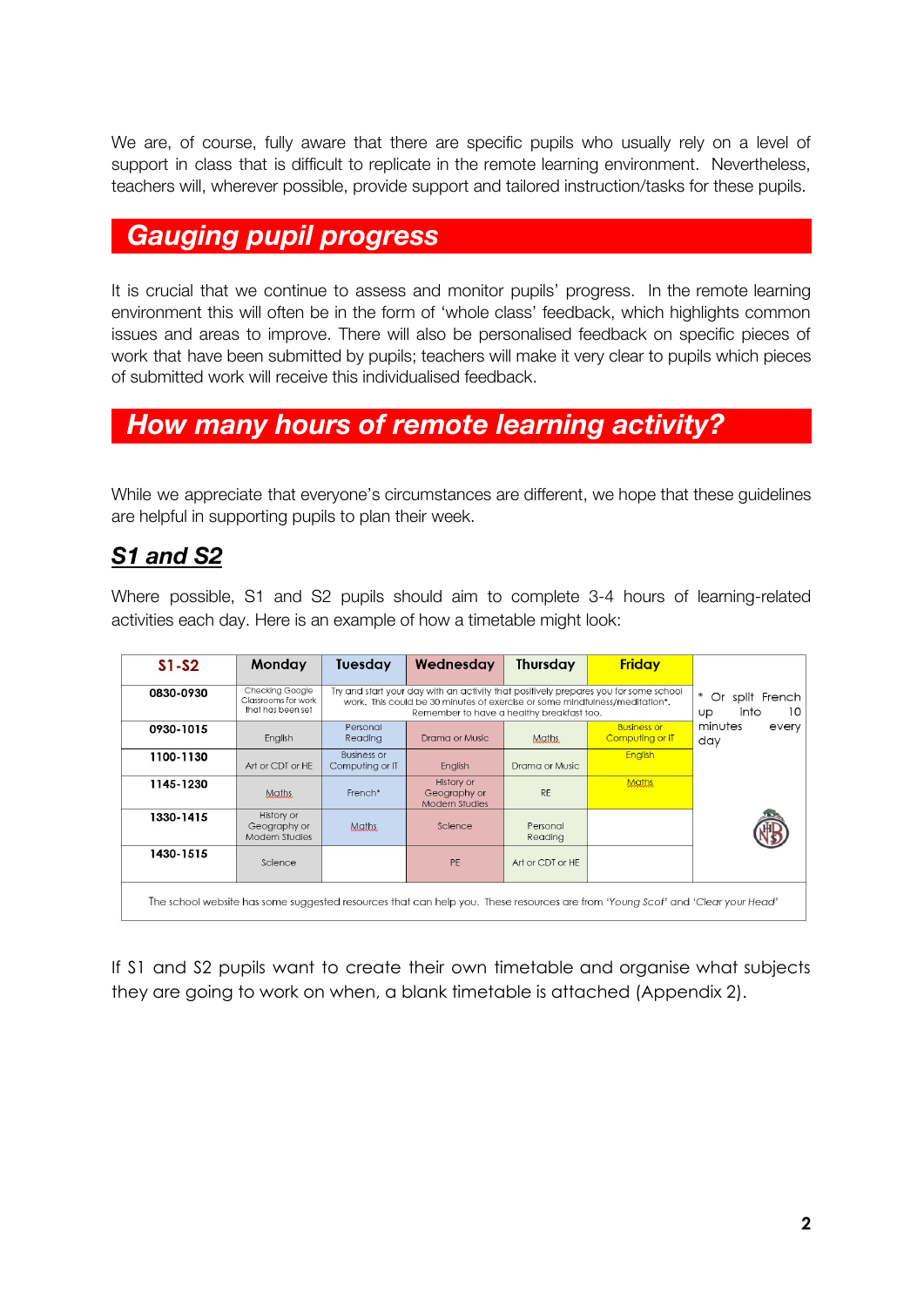| Year | <b>Number of subjects</b> | <b>Suggested hours of study</b>                                 |
|------|---------------------------|-----------------------------------------------------------------|
|      |                           | Maths preferably 2 to 3 hours per<br>week                       |
| S3   |                           | English preferably 2 to 3 hours per<br>week                     |
|      |                           | 7 additional subjects 1 hour 30<br>minutes per week per subject |

## *S4, S5, S6*

| Year           | <b>Number of subjects</b> | <b>Suggested hours of study</b><br>(20 hours a week) |
|----------------|---------------------------|------------------------------------------------------|
| S4             |                           | Up to 3 hours weekly per<br>subject                  |
| S <sub>5</sub> | 5                         | Up to 4 hours weekly per<br>subject                  |
| S6             | $3-4$                     | 4-5 hours weekly per subject                         |

It is important to stress that the tasks set by subject teachers will not account for all of the suggested hours of weekly study that we are recommending. As in a normal school week, teachers will also set homework tasks. In the senior school, self-directed study is an important habit.

We would expect, therefore, that senior pupils are engaged in a combination of tasks set by their teachers and regular revision of previous weeks' knowledge - refer to the building long-term knowledge *'Study Strategies'* section of the Remote Learning page on the school's website.

A list of suggested additional resources, many of which pupils will already be familiar with, can also be found at the end of this paper.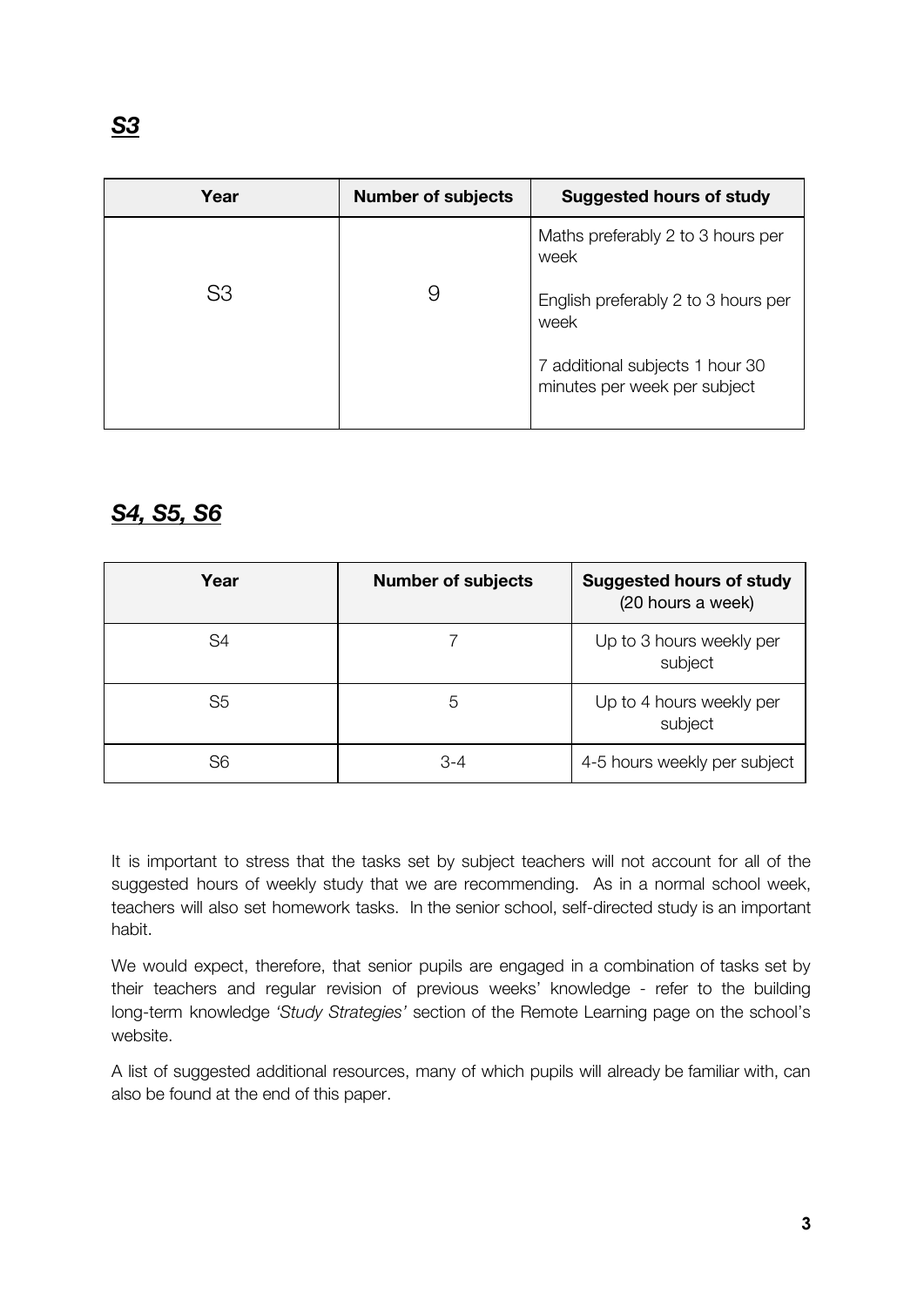# **Guardian Summaries\_***\_\_\_\_\_\_\_\_\_\_\_ \_\_\_\_\_\_\_\_ \_\_\_\_\_\_*

As you will be aware, we have utilised the 'Guardian Overview' function that can be set up on Google classroom. This gives parents/carers a better understanding of what tasks/assignments their child is being asked to complete in their various subject Google Classrooms. More Information on the summaries can be foun[d](https://support.google.com/edu/classroom/answer/6388136?hl=en&ref_topic=7175351) [here.](https://support.google.com/edu/classroom/answer/6388136?hl=en&ref_topic=7175351)

Pupils must give their permission to have Guardian Summaries enabled. Pupils have been reissued with a Googleform via their year group 'Home Class' Google Classroom. This must be completed before assigning a parent's email for the purposes of Guardian Summaries.

Please do not email the communications inbox directly asking to be added as a Guardian. If you are having any problems setting up or accessing Guardian Summaries on Google Classroom, please see the Frequently Asked Questions [here.](https://support.google.com/edu/classroom/answer/7126518?hl=en) Please make sure you accept the invite to be your child's guardian on Google Classroom via a web browser and ensure your child is logged out of Google when you do so.

# *Scheduling Google Classroom Assignments \_ \_*

Pupils' planned learning activities will go live each Monday morning for 8.30 am. Where work is expected to be returned by pupils, generally a one-week deadline, as a minimum, will be set. Pupils can, of course, contact their teachers throughout the week via Google Classroom and they can hand in work early if they choose. We feel that this synchronised approach will allow pupils to work through the tasks at their own pace.

We do not want submission deadlines to cause anxiety for pupils, but completion deadlines will be set on Google Classroom and pupils will get a reminder notification if work has not been submitted after a Google Classroom assignment deadline has passed. Teachers will remove the submission deadline date 3-4 days after the Assignment submission deadline has passed; this is to allow sufficient time for pupils and their parents to be aware of the non-submission of work.

Pupils should make sure they are aware of how to submit completed work as an Assignment on Google Classroom.

Please refer to the following videos for support with how to do this:

### *Uploading documents to Google Classroom 'Assignments':*

https://drive.google.com/file/d/1MCbbS1g2dvHCHOKg65WWXN8vF5ToBvrg/view?ts=5ff5c0d8

### *Submitting work in Googleclassroom 'Assignments':*

*<https://drive.google.com/file/d/10mpXLnAMYeLPKr4rgAOohzS20t3ztcNN/view?ts=5ff5c0d8>*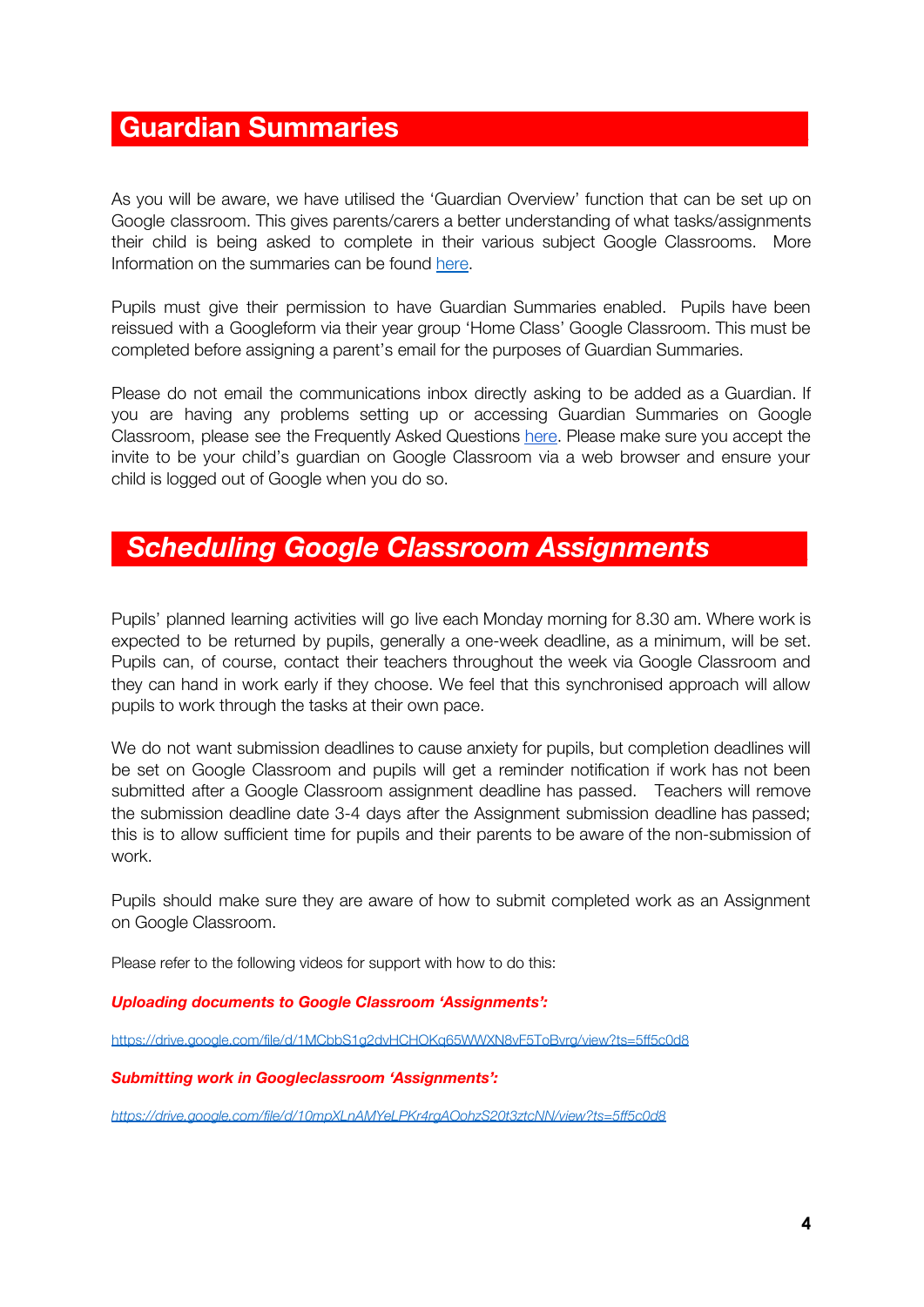# *National Qualifications formal assessment \_*

During this period of remote learning there will be no formal assessment of the National Qualifications at any level (National 4, National 5, Higher and Advanced Higher).

When face-to-face teaching resumes in February, formal assessment of the National Qualifications will also resume. Pupils must be aware that, without exception, the NQ curriculum content that is being covered during this period of remote learning will be formally assessed by their teachers when we return to the school building.

We expect that, in response to this current lockdown, there will be further information communicated by the SQA about the assessment of National Qualifications and the key dates associated with the Alternative Certification Model being adopted. We will keep you informed about any developments.

# *What to do if you have a question or concern \_*

If you have any issue related to your child's learning that you would like help with, please communicate this through our 'communications' email address in the first instance:

[communications@northberwickhigh.elcschool.org.uk](mailto:communications@northberwickhigh.elcschool.org.uk)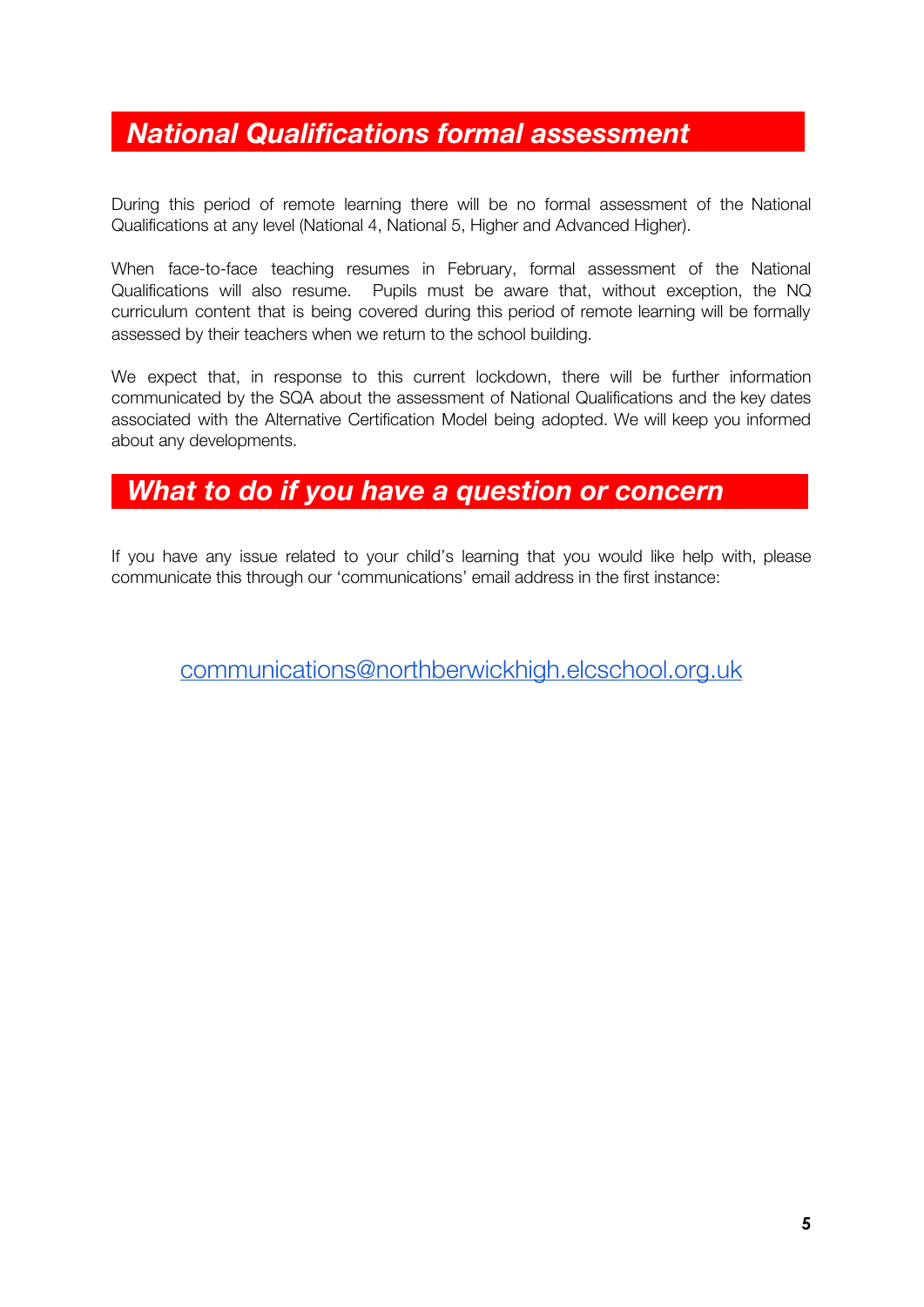## **Appendix 1**

## **Use of Google Meets during periods of Remote Learning**

Any live Google Meets scheduled by a teacher will be aligned to pupils' existing school timetables. Teachers will communicate to pupils via Google Classroom if a live Google Meet is scheduled and will attach the Google Meet invite. Pupils can also accept this invite in advance of the meeting to ensure that it is added to their Google Calendar.

Parents will be sent a spreadsheet each Friday which details any scheduled Google Meets for specific classes; this spreadsheet will not detail the Google Meet invite code. The purpose of why a Googlemeet is being held for pupils will be clearly communicated to them by their teachers, e.g.: to deliver instruction; an opportunity to engage in a structured question and answer session; a drop-in opportunity for pupils if they want to ask specific questions.

While it is likely that many teachers will use Google Meets as a remote learning digital tool, some teachers will choose not to use this platform and may, for example, prefer to pre-record video presentations. Our approach to remote learning is to ensure high quality remote learning experiences for all pupils, including opportunities for interaction, discussion and feedback; the use of Google Meets is only one component of how we ensure this is occuring.

### **Protocols when conducting Google Meets**

- 1. Teachers are conducting Google Meets from their home; under no circumstances should a Google Meet be recorded without the permission of the teacher conducting it to do so would be a serious privacy breach.
- 2. Any pupil who is behaving inappropriately during a Google Meet will be immediately reported to a member of the Senior Leadership Team. Parents/carers will be informed and the pupil will not be permitted to participate in any further Google Meets in any subject.
- 3. Before entering a Google Meet with a teacher, pupils should always remember to switch off their microphones. Depending on the stage and volume of pupils in a Google Meet, teachers may prefer to use the chat function on Google Meets to better coordinate the discussion.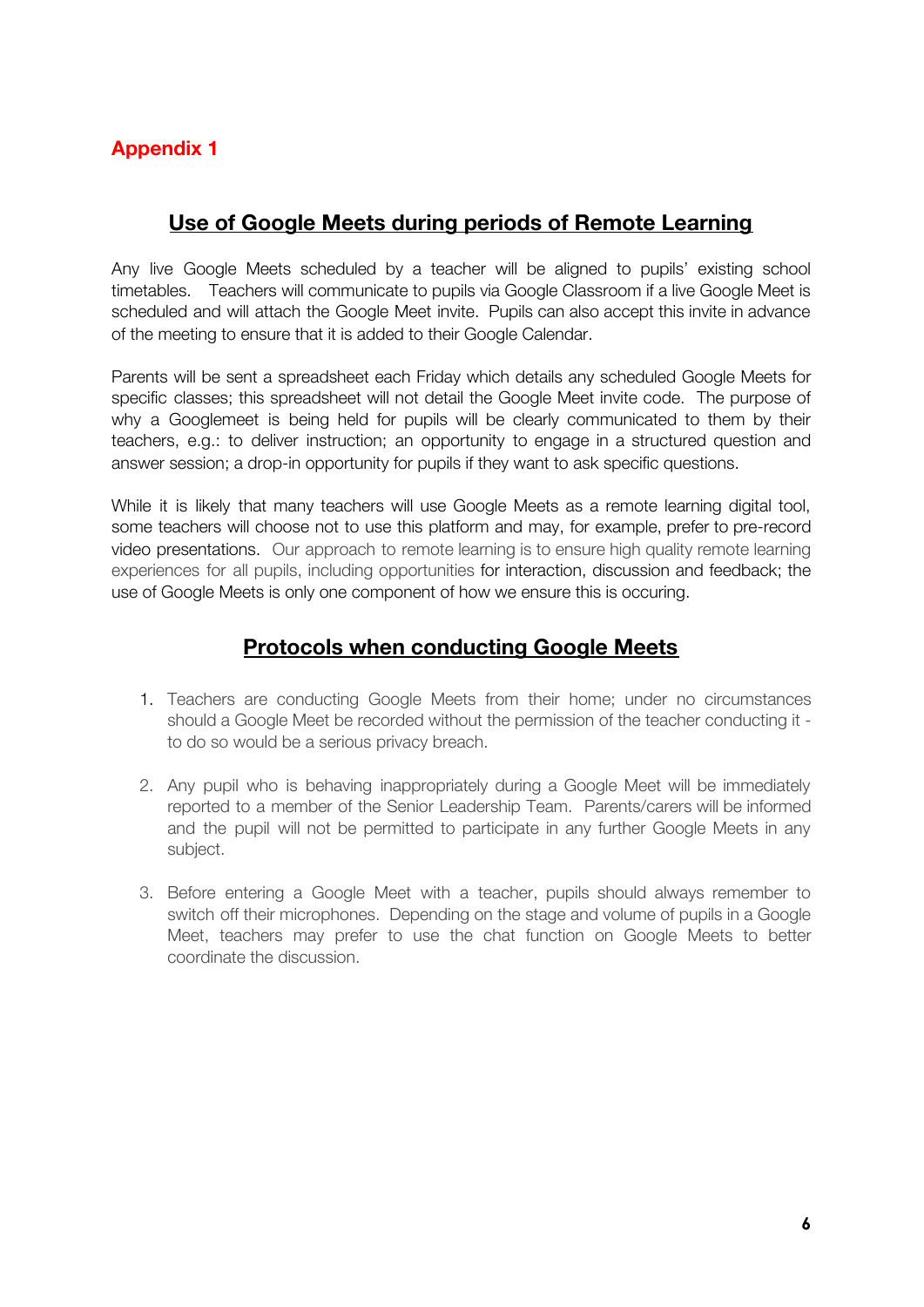# **Appendix 2**

# **Friday** Thursday Wednesday Tuesday Monday  $S1 - S2$  $\leq$   $\omega$

# **Blank timetable for S1 and S2 pupils**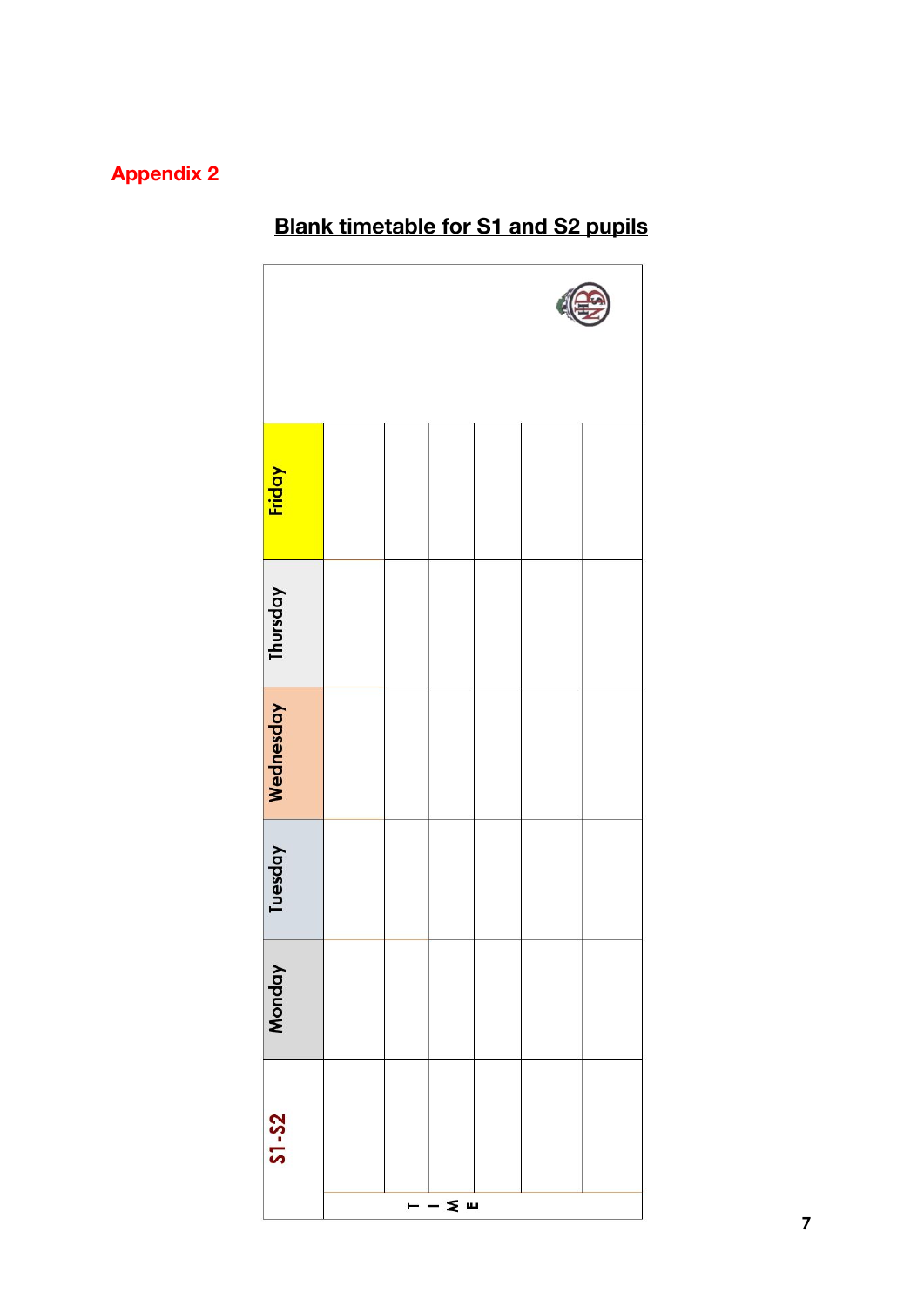### **Appendix 3**

## **Additional resources for pupils**

### **E-Sgoil**

E-Sgoil programmes are in place for Early Level and for First to Third/Fourth Levels in the Broad General Education. The programmes are designed to complement the curriculum and remote learning being provided by schools:

- Live lessons for S1-S3 pupils are delivered in a rolling series of four, two-week programmes. Programme details and timetables are available on the e-Sgoil website <http://www.e-sgoil.com/esgoilbgeoffer2020/>
- Refreshed Senior Phase daytime provision will be available from 11 January 2021. This senior phase offer is live on the e-Sgoil website <http://www.e-sgoil.com/seniorphase20/>

Pupils require their Glow username and password in order to access the e-Sgoil resources. Any pupil who does not have their Glow username and password should email Mr. Frew: [sfrew@edubuzz.org](mailto:sfrew@edubuzz.org)

A Glow and e-Sgoil helpsheet is available here:

[https://www.edubuzz.org/northberwickhigh/wp-content/blogs.dir/894/files/2020/10/](https://www.edubuzz.org/northberwickhigh/wp-content/blogs.dir/894/files/2020/10/GLOW-e-Sgoil-User-Guide-2020.pdf) [GLOW-e-Sgoil-User-Guide-2020.pdf](https://www.edubuzz.org/northberwickhigh/wp-content/blogs.dir/894/files/2020/10/GLOW-e-Sgoil-User-Guide-2020.pdf)

### **Bright Red Books**

The Bright Red Digital Zone is completely free and has content for N5, Higher and Advanced Higher students. Pupils just need an email address to register and then they can access all of the content on the platform (there are tests, video links, activities etc). The link for this is here: <https://www.brightredbooks.net/subjects/>

In addition, they also have a YouTube channel which has subject playlists for N5, Higher and AH subjects, which is also free and can be viewed here:

[https://www.youtube.com/channel/UC71WI3\\_vVIagpAYmnegVC3A?view\\_as=subscriber](https://www.youtube.com/channel/UC71WI3_vVIagpAYmnegVC3A?view_as=subscriber)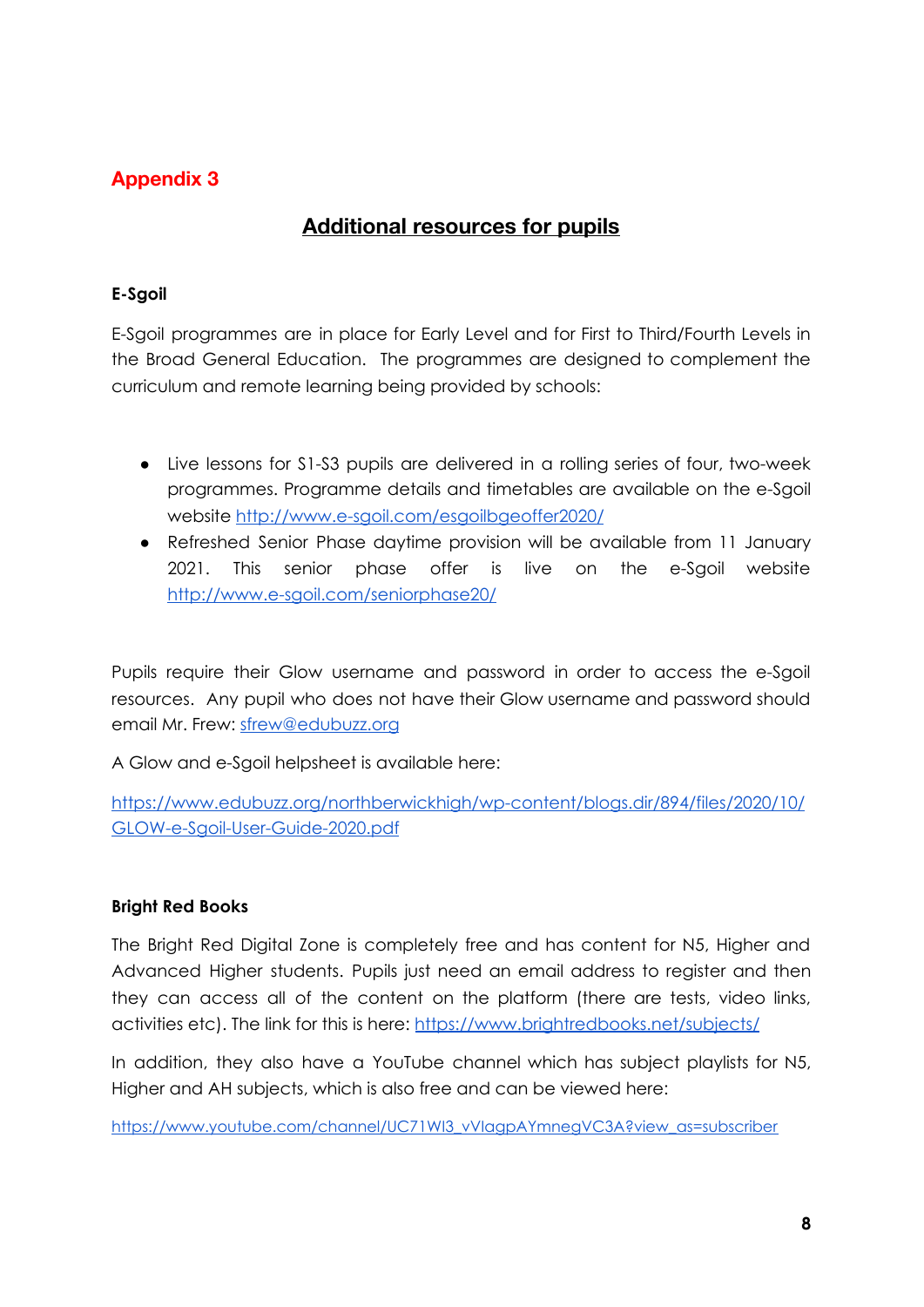### **BBC Bitesize**

### <https://www.bbc.co.uk/bitesize>

Free online study support resource to help with revision.

Go to the Secondary menu and choose the appropriate level from the Scotland list.

For those of you looking for additional online resources to support learning, the BBC has launched an updated and expanded BBC Bitesize Daily service, offering lessons rather than just the revision resources which it used to focus on. There are lessons aimed at pupils from P1 up to S4.

This online resource is also accompanied by educational material being broadcast on BBC TV channels. You can find a guide to these broadcasts at <https://tinyurl.com/ya5pxepe>

### **SCHOLAR**

### <https://scholar.hw.ac.uk/>

Online courses at National 5, Higher and Advanced Higher levels. To access SCHOLAR materials, you will need your SCHOLAR username and password.

### **Collins Learning**

### <https://collins.co.uk/pages/scottish-curriculum-free-resources>

Free resources and downloadable answers from HarperCollins Publishers Ltd.

### **Oak National Academy**

The Oak National Academy is aiming to add dozens of hours of lessons every week during the coronavirus lockdown. Although matched to the English curriculum, many of the online lessons posted thus far are of a general nature and the topics are just as relevant for those following the Scottish curriculum. The great thing about this resource is that it contains lessons which children can work through on their own (or with a parent) and don't require you to 'fill in the gaps' between separate pieces of work or information.

https://www.thenational.academy

### **SQA – Past Papers**

There are a range of papers and marking schemes available on the SQA website.

<https://www.sqa.org.uk/pastpapers/findpastpaper.htm>